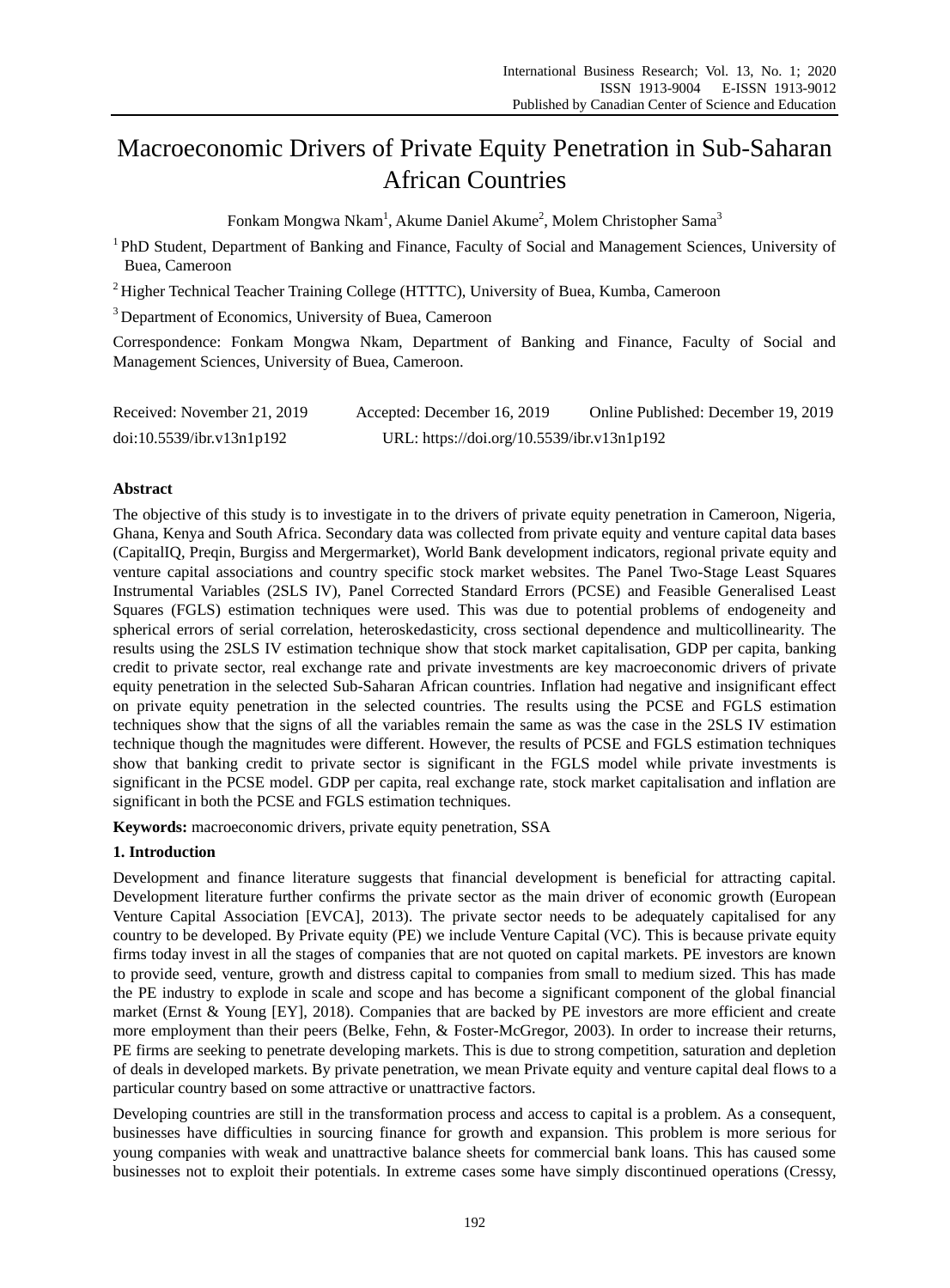Munari, & Malipiero 2007). In the wake of these difficulties, PE financing is an alternative source of funding for businesses. This is because it provides finances to all stages in a business' lifecycle. By so doing, they can bridge the gap between a company self-financing and obtaining funds from banks. Faced with the challenges of business financing and achieving ambitious economic emergence objectives, many governments in Sub Sahara countries are thriving to make their economies attractive to private equity investors. However, some PE investors still perceive Sub Sahara as a region of high risk, over-indebtedness, high volatile exchange rates, low middle class, poor infrastructure and poor financial sector (Leamon & Lerner, 2011).

Despite these perceptions, governments in the sub-Saharan region are creating enabling environments with an attractive PE penetration profile (International Monetary Fund [IMF], 2015). However, some of these countries have been attractive while others have simply been unattractive to PE investors. For the purpose of this paper, five countries (Nigeria, Ghana, Kenya, Cameroon and South Africa) have been selected. From 2013 to 2018, these countries were the most attractive to private equity investors in their respective sub-regions. In West Africa, out of 282 completed deals, Nigeria had 54% and Ghana 22%. In terms of deal value to West Africa, Nigeria had 73 % and Ghana 20% of U.S \$10.8 billion. In East Africa, of the 194 reported number of PE deals Kenya alone had 58%. Within this same period, U.S \$2.4 billion deal value was reported in East Africa and Kenya had 59%. In Southern Africa, there were 295 number of PE deals and South Africa alone had 66 %. There was U.S \$ 3.5 billion value of reported deals to Southern Africa and South African grabbed 70% share (Africa Private Equity and Venture Capital Association [AVCA], 2019). In Cameroon, PE activity is timid and only one Merger and Acquisition deal had been completed through the Douala Stock Exchange (AVCA, 2019).

Most research on the determinants of private equity activity has been on developed countries. Among them are the studies of Groh and Liechtenstein (2010), Kelly (2012), Aizenman and Kendall (2008), Clarysse, Knockaert, & Wright (2009), Guler and Guillén (2010), Cherif and Gazdar (2011), Félix, Pires and Gulamhussen (2013), Oino (2014) and Bernoth and Colavecchio (2014). However, Oni (2017) conducted a study on the determinants of venture capital supply in Sub-Saharan Africa. Due to low PE penetration, policy makers in the selected countries have made considerable efforts to liberalise their financial sectors and attract more private equity. Cameroon passed the 2013 Act in order to improve its investment climate (Ministry of economy, Planning and Regional Development, 2013). Nigeria formulated reforms to reduce the risk factors to investors (Securities Exchange Commission [SEC], 2016). Ghana passed the Venture Capital Trust Fund Act in 2004 and financing schemes legislations (Owusu-Adjei, 2010). Kenya enacted the investment act in 1989, revamped corporate laws, granted incentives of lower capital gains tax rate to PE firms on exit and enacted the Walker guidelines in England on transparency (Njubi, 2018). South Africa relaxed regulations on Johannesburg Stock exchange (JSE) listing requirements and profits repatriation laws (Molatlhwe, 2016).

Despite the national financial liberalisation reforms, private equity penetration in the selected countries continues to be low. This poses a problem as current literature and policies have failed to provide concrete suggestions and solutions. This presents significant policy and knowledge gaps. Therefore, this research is motivated by the failure of current academic literature and policies to investigate in to the macroeconomic drivers of private equity penetration in Cameroon, Nigeria, Ghana, Kenya and South Africa. Thus, this study seeks to fill the knowledge and policy gaps by providing results that will increase PE investments in these countries. Based on this, the objective of this study is to investigate in to the macroeconomic drivers of private equity penetration in Cameroon, Nigeria, Ghana, Kenya and South Africa.

## **2. Theoretical and Literature Review**

Private equity penetration can be explained using the Modigliani and Miller (1958) trade-off theory and the Pecking Order theory of Myers (1984). The trade-off theory posits that businesses are financed using either debt or equity capital. However, debt financing is unattractive as it puts financial pressure on businesses in terms of interest payments and principal repayments. Due to these constrains, businesses prefer equity financing. This makes private equity funding a major and attractive source of business finance. According to the pecking order theory, there are three sources of funding to businesses. These are internal, debt and equity financing. When private equity activity in increased in a country, businesses benefit from equity financing. This boosts growth and expansion with less financial pressure in the form of interest payments and principal repayments.

The attractiveness of private equity financing to a country or region can be explained by the neoclassical theory of investment behaviour developed by Jorgenson (1971) and the Modern Portfolio Theory (MPT) of Markowitz (1952). The neoclassical theory of investment behaviour theory posits that firms invest if their current capital stock is smaller than the optimal capital stock and disinvest when their current capital stock is sufficiently larger than the optimal capital stock. In studies of PE investments, this theory refers to the idea that PE investments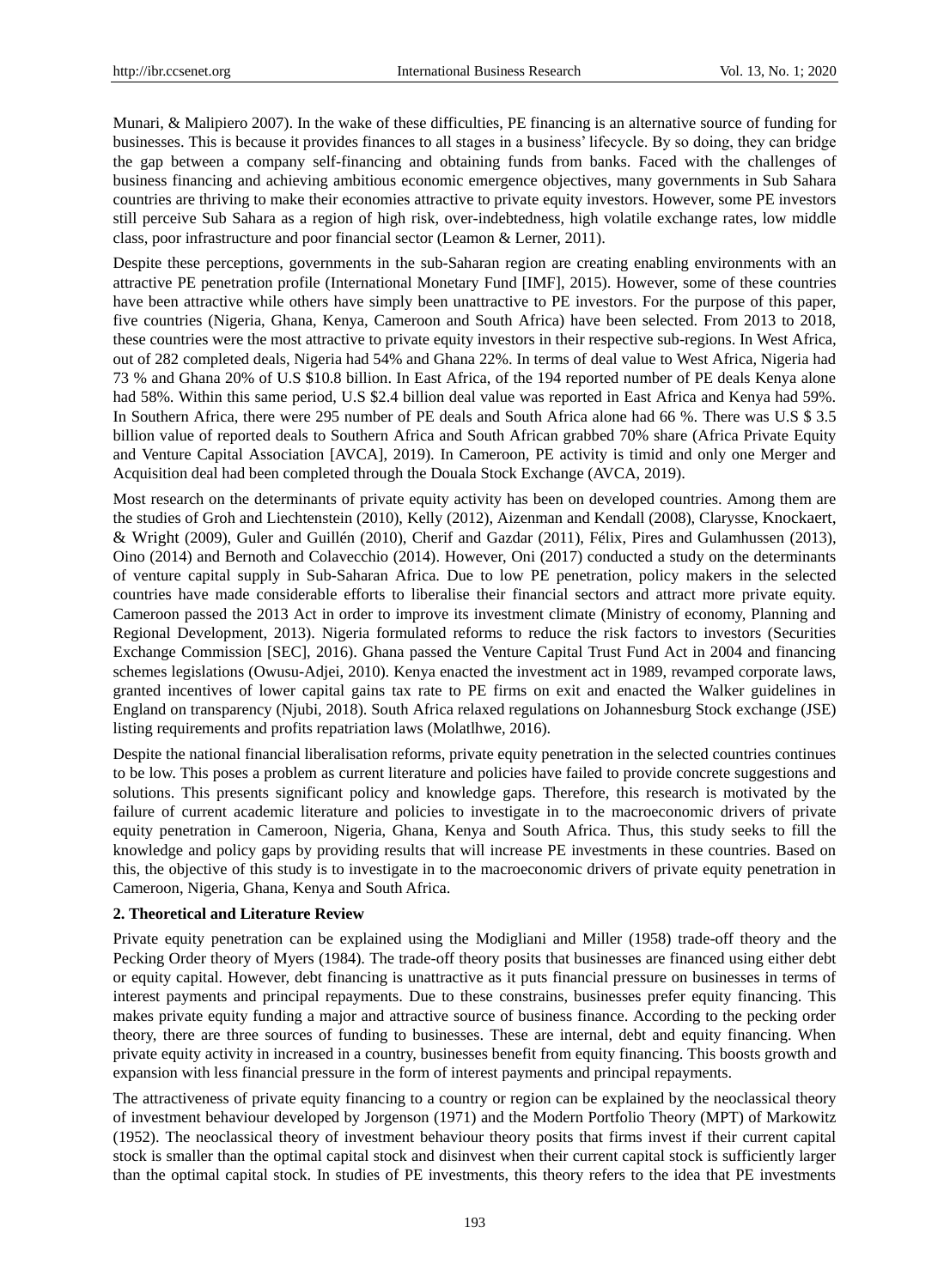tend to cluster in regions/countries of economic, technological or regulatory advancements (Yan, 2011). The demand side comprises businesses seeking financing. This means that the demand for private equity as a source of financing should be higher in times of positive economic prospects. The supply side consists of private investors looking for investment opportunities with attractive risk-return characteristics. These are based on some attractive and unattractive macroeconomic and institutional forces such as GDP per capita, inflation, real exchange rates, banking sector development, capital markets, rate of savings and corruption.

From the assumptions of the MPT, risk-averse investors can construct portfolios to optimise or maximise expected return based on a given level of portfolio risk. They seek to control risk only through diversification. In their international allocation strategies to minimise risks, private equity investors make their international allocation decisions by investing in countries that have low macroeconomic and institutional risk profiles with the aim of increasing their returns.

In addition to the theories are some empirical duties that explain the macroeconomic derivers of private equity penetration. Groh and Liechtenstein (2010) undertook a study to determine the attractiveness of Central and Eastern Europe for risk capital investors. Based on questionnaires addressed to institutional investors, they found stock market capitalisation to attract private equity funding. Clarysse et al. (2009) used a panel technique to identify supply and demand drivers of venture capital activity for the UK (1985-2006), Israel (1999-2007) and the US (1980-2007). They found that the amounts of early stage and total VC invested in these countries are determined by total entrepreneurial activity (as measured by the Global Entrepreneurship Monitor) and stock market capitalisation.

Aizenman and Kendall (2008) investigated the internationalisation of venture capital and private equity investments using gravity analysis covering three decades and 100 countries. The results showed that better business environment and deeper financial markets were important local factors that attract international venture capital. Kelly (2012) investigated the drivers of private equity activity by undertaking a panel data study for 17 European countries. By using the Generalised Method of Moments estimator they found market capitalisation to be an important determinant of PE activity.

Cherif and Gazdar (2011) examined the determinants of venture capital investments across 21 European countries from 1997-2006. By using the Generalised Least Squares estimator, they found that GDP growth and market capitalisation were the most macroeconomic determinants of European venture capital investments. Guler and Guillén (2010) conducted a study on the institutions and the internationalisation of 216 U.S venture capital firms investing in 95 countries during the 1990 -2002 period. The results showed that venture capital and private equity firms invest in host countries characterised by good financial institutions and exits through capital markets. Félix et al. (2013) conducted a study on the determinants of venture capital in Europe. By using an aggregate data from 23 European countries for the period 1998–2003 to estimate panel data models with fixed and random effects, they found that stock market capitalisation had a positive impact on venture capital activity.

Oino (2014) studied the macroeconomic and environment determinants of private equity in emerging Asian markets. By using the extreme bound analysis, the results showed that while GDP growth and market capitalisation did not result to be significant. Private equity was more accessible in countries with well-developed stock markets. Bernoth and Colavecchio (2014) studied the macroeconomic determinants of private equity investment by comparing 16 Central and Eastern European (CEE) and Western European countries from 2001 to 2011. By applying the extreme bound analysis, their results suggested that GDP per capita, commercial bank lending, inflation rate and equity market capitalisation were significant determinants of PE activity. Oni (2017) carried out a study on the determinants of venture capital supply in Sub-Saharan Africa from 2006 to 2015. The objective was to determine the variables that influence venture capital supply in 8 Sub-Saharan African countries (Botswana, Ivory Coast, Ghana, Kenya, Mauritius, Nigeria, South Africa and Uganda). By using Panel data models of pooled, fixed and random effects, the results showed that there is a significant positive relationship between initial public offering, market capitalisation and venture capital supply.

## **3. Methodology**

#### *3.1 Sources of Data*

Secondary data was collected from 2002 to 2017. It was collected from CapitalIQ, Preqin, Mergermarket, World Bank indicators, monthly and annual data from private equity and venture capital association reports such as the African Venture Capital Association (AVCA), East Africa Venture Capital Association (EAVCA) and South Africa Venture Capital Association (SAVCA).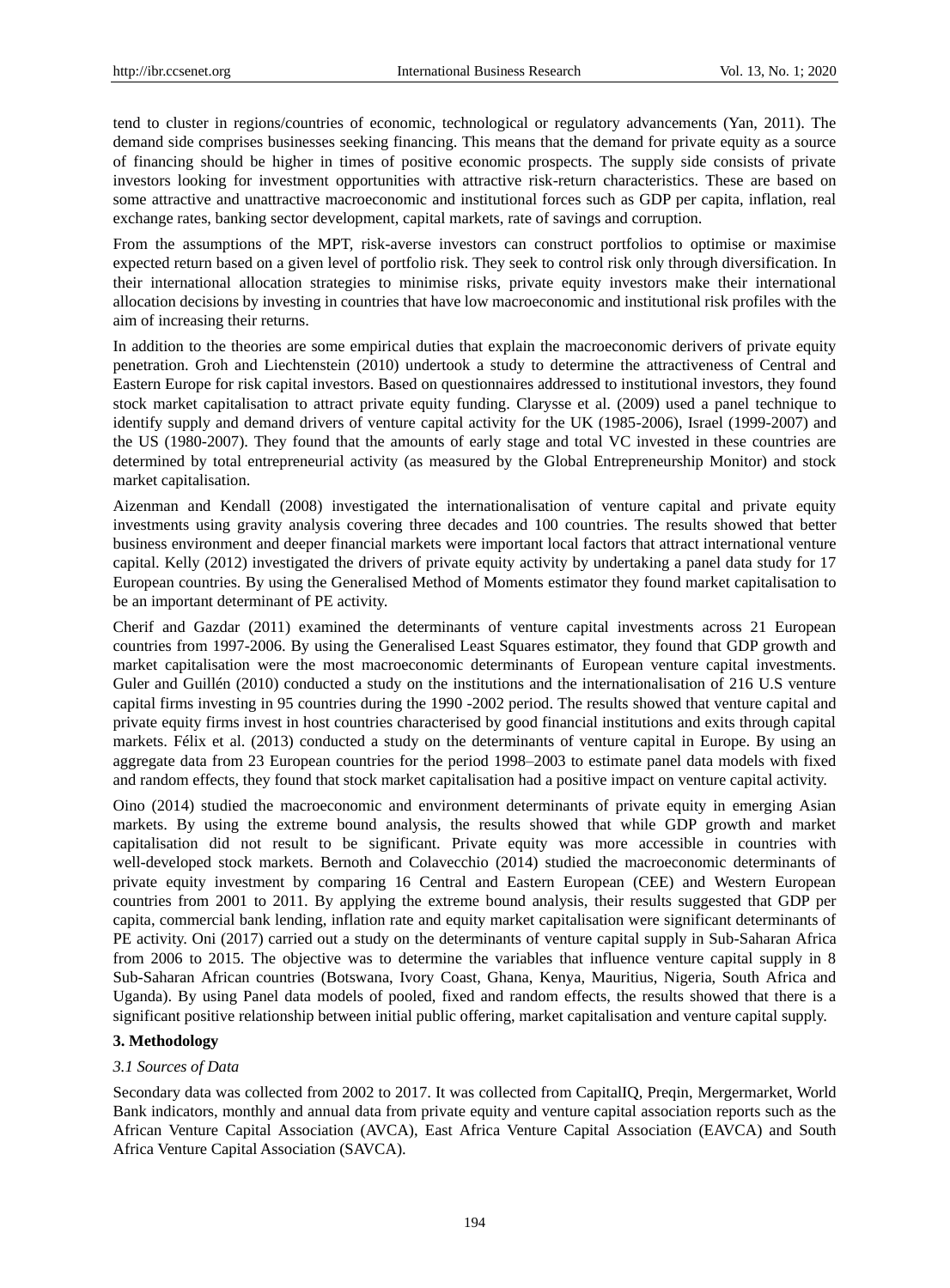## *3.2 Model Specification*

We used three estimators, namely Two-Stage Least Squares, Instrumental Variables (2SLS, IV), Panel Corrected Standard Errors (PCSE) and Feasible Generalised Least Squares (FGLS). The analyses began with the Panel Instrumental Variable (IV) based on the fact that endogeneity may exist. Thus, a simple Fixed or Random Effect estimation would have produced biased results if this is true. The estimation was conducted using the XTIVREG2 command in STATA 13. The XTIVREG2 implements IV/GMM estimation of the fixed-effects and first-differences panel data models with possible endogenous regressors. This command is robust in this situation because of heteroskedasticity and serial correlation within the panels. The traditional panel data estimators–Fixed Effects (FE) model, Random Effects (RE) model and Ordinary Least Squares (OLS) are used by assuming consistency but in this situation they are ineffective to deal with. The 2SLS, IV estimation technique was used because of potential endogenous regressors. The PCSE proposed by Beck and Katz (1995) and FGLS estimator of Parks (1967) were used because of the existence of spherical errors (cross sectional dependency, heteroskedasticity and serial correlation) after testing. Both the PCSE and FGSL models were used because the PCSE estimator provides accurate standard error estimations with little loss in efficiency than the FGLS. However, the FGLS has an efficiency advantage over the PCSE when the number of time periods (T) is at least twice the number of cross-sectional units (Park, 1967). In this study,  $T(16)$  is trice the N (5) thus calling for the use of FGLS.

The empirically derived variables used in the models were stock market capitalisation, GDP per capita, banking credit to private sector, private investments, inflation and real exchange rates. The choice of variables was backed by the empirical Kelly (2012), Aizenman and Kendall (2008), Clarysse et al. (2009), Oino (2014) Bernoth and Colavecchio (2014). We used market capitalisation (proxy of capital market development) because private equity investors use capital markets for deal valuations and during divestments. Therefore the development level of a country's capital market is essential to private equity investors. We equally used GDP per capital because per capita income determines the amounts of goods and services produced by private equity backed companies that are bought by the population. Banking credit to private sector was used because the amount of credit granted by domestic financial institutions will determine the need for additional financing that could be provided by private equity investors. Inflation was used to model for macroeconomic stability. This is because it affects the prices of goods produced by private equity backed firms and ultimately the returns of private equity investors. This study equally included private investments and real exchange rates as drivers of private equity penetration. This is because empirically, private investment is used as a driver of financial sector development and real exchange rate as a determinant of private investments. The rationale is that private equity is a financial service that provides loans for private investments. If real exchange rates can affect private investments they could equally affect private equity investments. Finally, exchange rate uncertainty affects the value of cross-border investments. Institutional variables will be considered in our next study. The linear form of the PE penetration model is given as;

Figure 4.8,

\n
$$
PEP = f\left( MCAP, GDPPC, BCP, PI, INF, RER \right) \tag{1}
$$

The fixed effect, 2SLS, IV model is specified as;

$$
1 - 2 = 0, \, 1 - 2 = 0, \, 2 - 3 = 0, \, 3 - 4 = 0, \, 4 - 1 = 0
$$
\nfixed effect, 2SLS, IV model is specified as;

\n
$$
lnPEP_{ii} = \beta_0 + \beta_1 ln MCAP_{ii} + \beta_2 ln GDPPC_{ii} + \beta_3 ln BCP_{ii} + \beta_4 lnPI_{ii} + \beta_5 ln INF_{ii} + \beta_6 ln RER_{ii} + \mathcal{U}_{ii} + \varepsilon_{ii} \quad (2)
$$

The regression model for the Panel Corrected Standard Errors (PCSE) and Feasible Generalised Least Squares (FGLS) model is specified as;

The regression model for the Panel Corrected Standard Errors (PCSE) and Feasible Generalised Least Squares  
\nSLS) model is specified as;  
\n
$$
lnPEP_{ii} = \beta_0 + \beta_1 ln MCAP_{ii} + \beta_2 ln BOP_{ii} + \beta_3 ln BCP_{ii} + \beta_4 ln PI_{ii} + \beta_5 ln INF_{ii} + \beta_6 ln RER_{ii} + U_{ii}
$$
\n(3)

Where

 $β_0$  is a constant,  $β_1$ ,  $β_2$ ,  $β_3$ ,  $β_4$ ,  $β_5$  and  $β_6$  are coefficients of the independent variables in the PEP model. <sub>it</sub> is the individual country in year t, ln is Natural Logarithm, ε is the errors autocorrelated along t. From empirical studies, the a priori was for the coefficients of the independent variables  $\beta_1$ ,  $\beta_2$ ,  $\beta_3$  and  $\beta_4$  to be positive while those of  $β_5$  and  $β_6$  to be negative.

PEP is Private Equity Penetration. It is the level of private equity deals flow to a country as a proportion of its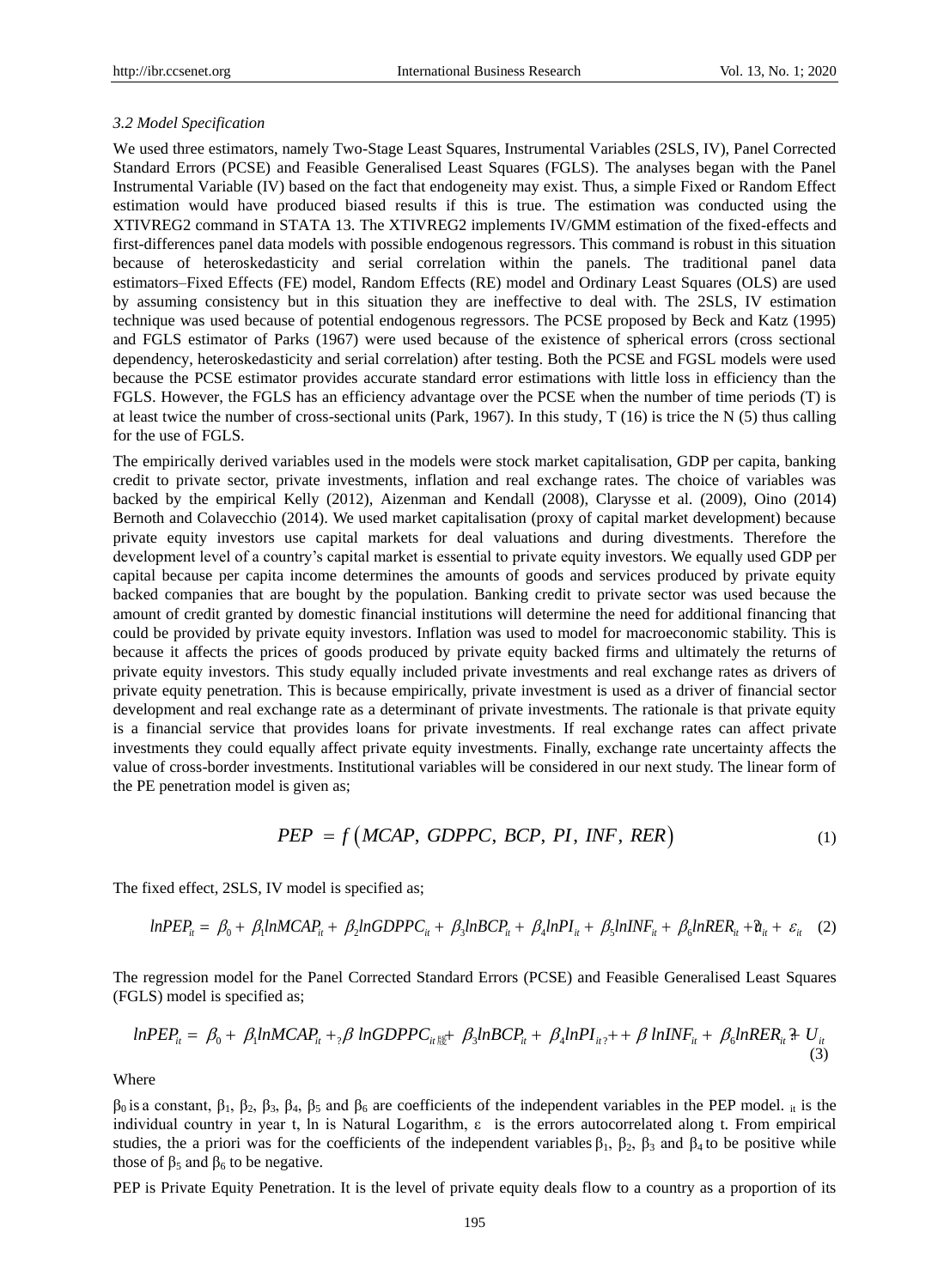lagged GDP. Given the lag between economic development and possibility of investment, we take GDP of previous year. PE penetration can be measured using GDP as a proxy.

GDP. Given the lag between economic development and possibility of investment, we take GDP of year. PE penetration can be measured using GDP as a proxy. 
$$
PEP = \frac{Total \cancel{B}tivate \text{ equivalent}invested \cancel{b}ticountry? i? at \cancel{b}tme "t" (4)}
$$
\n
$$
GDP_{t-1}
$$

MCAP is stock market capitalisation and it is the market value of outstanding shares of listed home companies. It is measured as a percentage of market value of outstanding shares to GDP. It is used as proxy of capital market development.

BCP is banking credit to private Sector and it is the total credit granted to the private sector for production purposes by financial institutions in a country. It measured as the percentage of total Credit to private Sector by financial institutions to GDP.

GDPPC is GDP per capita and it is a ratio of a country's gross domestic product to its total population. It is measured by dividing a country's GDP to its total population.

PI is Private Investments and it is gross outlays by the private sector (including private non-profit agencies) on additions to its fixed domestic assets. It is measured as gross national investments divided by GDP.

INF is inflation rate and it is an indication of the general price level in a country and macroeconomic instability. It is measured using the Consumer Price Index (CPI).

RER is real exchange rate. It is an indicator of exchange rate risk and certainty in the economy. It is measured using the value of the currencies of the selected countries against a weighted average of several other currencies divided by a price deflator or index of costs.

#### **4. Descriptive Statistics**

In order to better understand the distribution of the variables, the descriptive are presented per country.

| Year | Cameroon | Ghana    | Kenya    | <b>Nigeria</b> | <b>South Africa</b> |
|------|----------|----------|----------|----------------|---------------------|
| 2002 | 0.003155 | 0.010327 | 0.014656 | 0.083913       | 0.099432867         |
| 2003 | 0.006887 | 0.027788 | 0.015918 | 0.113026       | 0.102280363         |
| 2004 | 0.007199 | 0.028684 | 0.021596 | 0.116287       | 0.23889248          |
| 2005 | 0.007407 | 0.035241 | 0.039007 | 0.109233       | 0.236688135         |
| 2006 | 0.007679 | 0.036073 | 0.049652 | 0.10128        | 0.317720768         |
| 2007 | 0.008636 | 0.027839 | 0.046259 | 0.128037       | 0.367648787         |
| 2008 | 0.00932  | 0.075779 | 0.047375 | 0.139143       | 0.340221391         |
| 2009 | 0.012286 | 0.088069 | 0.058393 | 0.163988       | 0.365685456         |
| 2010 | 0.133988 | 0.108259 | 0.078065 | 0.256164       | 0.367225789         |
| 2011 | 0.014317 | 0.096698 | 0.095    | 0.281742       | 0.353983633         |
| 2012 | 0.013288 | 0.120992 | 0.102018 | 0.298258       | 0.357494745         |
| 2013 | 0.014031 | 0.138584 | 0.117036 | 0.315389       | 0.385709836         |
| 2014 | 0.020454 | 0.159807 | 0.103454 | 0.317373       | 0.362389242         |
| 2015 | 0.019734 | 0.18679  | 0.113101 | 0.365003       | 0.388059066         |
| 2016 | 0.022774 | 0.18324  | 0.128764 | 0.386221       | 0.428509535         |
| 2017 | 0.021984 | 0.184389 | 0.130397 | 0.381001       | 0.439793931         |

Table 1. Private Equity Penetration (% of GDP)

Source. Compiled by Author, 2019



Figure 1. Average private equity deal flow per country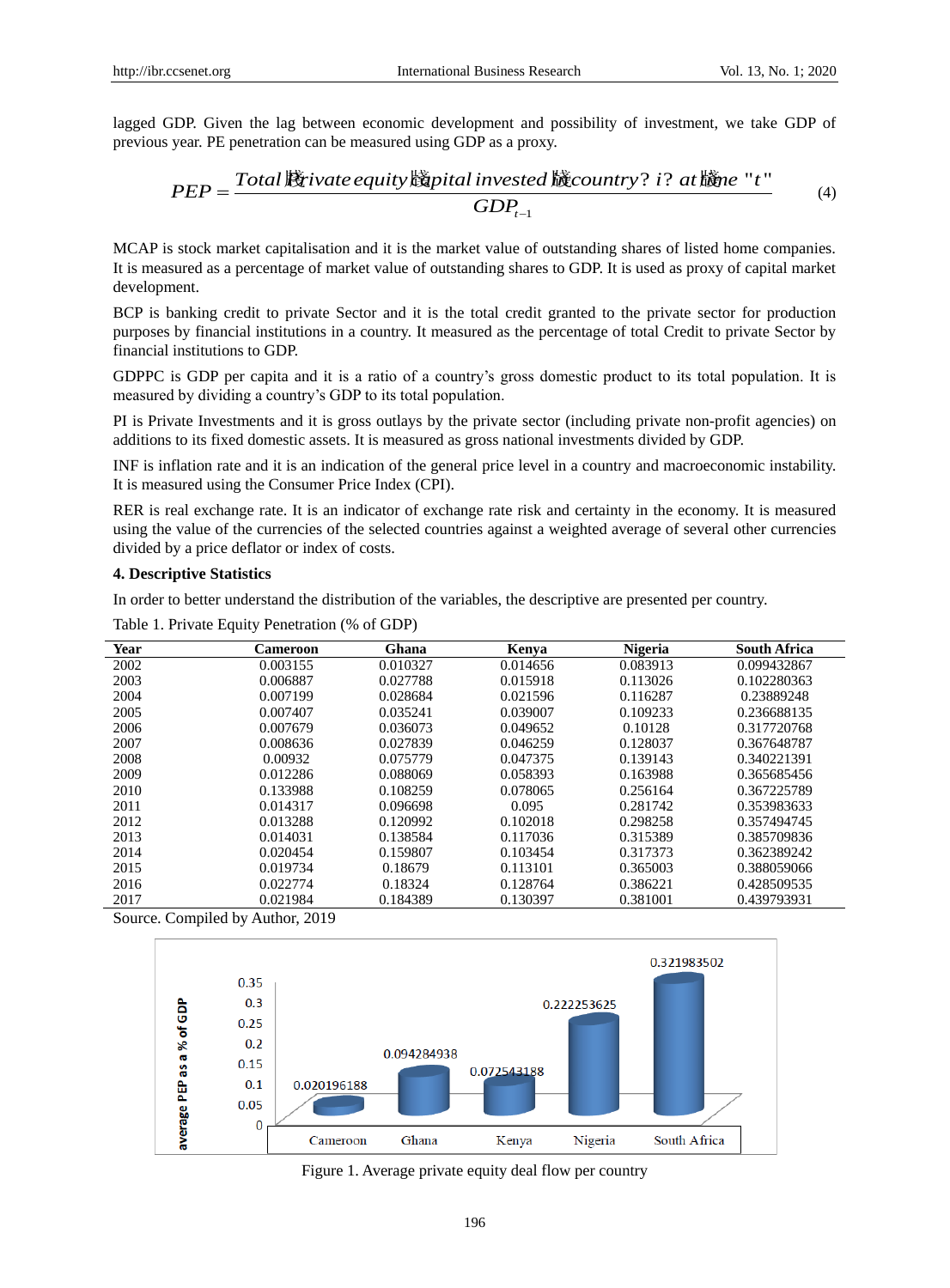Table 2. Cameroon

Tables 2, 3, 4, 5 and 6 below show mean, standard deviation, minimum and maximum values of all the variables used per country. The number of observations (N) is 16 years (2002 to 2017).

|       |    | Mean         | Std. Dev.    | Min          | Max          |
|-------|----|--------------|--------------|--------------|--------------|
| pep   | 16 | 65260.96     | 14207.32     | 41190.55     | 107158.9     |
| Inf   | 16 | 2.198227     | 1.499817     | 0.233647     | 5.337806     |
| Rer   | 16 | 100.405      | 2.433143     | 96.54008     | 106.6273     |
| gdppc | 16 | 1254.587     | 239.5355     | 719.8896     | 1571.182     |
| bcp   | 16 | $3.06E + 09$ | $1.46E + 09$ | $9.97E + 08$ | $5.06E + 09$ |
| Pi    | 16 | $5.81E + 09$ | $1.80E + 09$ | $2.64E + 09$ | $8.41E + 09$ |
| mcan  | 16 | $4.03E+10$   | $4.64E+10$   | L68E+09      | $1.28E + 11$ |

**mcap** 16 4.03E+10 4.64E+10 1.68E+09 1.28E+11 From table 1 above, the mean of PEP is 65260.96. The minimum and maximum values are 41190.55 and 107158.9 respectively. There is low variability from the mean as shown by the low standard deviation value of 14207.32. The mean of the inflation variable (inf) is 2.198227. The minimum and maximum values are 0.233647and 5.337806 respectively. It has a low standard deviation (1.4998170), thus low variability in the distribution of this variable from the mean. The mean of the real exchange rate (rer) is 100.405. The minimum and maximum values are 96.54008 and 106.6273 respectively. It has a low standard deviation value of 2.433143. The average of the GDP per capita (gdppc) is 1254.587. The minimum and maximum values are 719.8896 and 1571.182 respectively. The standard deviation (239.5355) is low. This means that there is a low variability in the distribution of this variable from the mean. The mean of the banking credit to private sector (bcp) is 3.06E+09. The minimum and maximum values are 9.97E+08 and 5.06E+09 respectively. There is high variability from the

mean as portrayed by its high standard deviation value of 1.46E+09. The average value of the private investments (pi) variable is 5.81E+09. The minimum and maximum values are 2.64E+09 and 8.41E+09 respectively. There is low variability in the distribution of this variable from the mean as shown by the low standard deviation value of 1.80E+09. Market capitalisation (mcap) variable has a mean value of 4.03E+10. The minimum and maximum values are 1.68E+09 and 1.28E+11 respectively. The standard deviation value of 4.64E+10 is high. This means that there is high variability of this variable from the mean.

|  |  | Table 3. Ghana |
|--|--|----------------|
|--|--|----------------|

|       |    | Mean         | Std. Dev.    | Min          | Max          |
|-------|----|--------------|--------------|--------------|--------------|
| pep   | 16 | 137638.7     | 54465.39     | 85358.81     | 230548       |
| Inf   | 16 | 14.20924     | 4.73252      | 7.12635      | 26.67495     |
| Rer   | 16 | 91.1858      | 12.16606     | 68.3678      | 107.5895     |
| gdppc | 16 | 1288.467     | 661.8778     | 309.4845     | 2401.754     |
| bcp   | 16 | $4.80E + 09$ | $2.84E + 09$ | $7.49E + 08$ | $8.45E+09$   |
| Pi    | 16 | $7.36E + 09$ | $5.58E + 09$ | $1.21E + 09$ | $1.67E+10$   |
| mcap  | 16 | $2.74E + 09$ | $1.75E + 09$ | $3.50E + 08$ | $5.71E + 09$ |

Table 3 above shows that private equity penetration (pep) in Ghana has a mean of 137638.7. The minimum and maximum values are 85358.81 and 230548 respectively. The standard deviation is high (54465.39), thus there is high variability of this variable from the mean. The average value of the inflation variable (inf) is 14.20924. The minimum and maximum values are 7.12635 and 26.67495 respectively. This variable has a low standard deviation (4.73252). This shows that there low variability from the mean. The mean of the real exchange rate (rer) is 91.1858. The minimum and maximum values are 68.3678 and 107.5895 respectively. The variability of this variable from its mean is low as show by its standard deviation of 12.16606. GDP per capita (gdppc) has an average value 1288.467. The minimum and maximum values are 309.4845 and 2401.754 respectively. It has a low standard deviation value of 661.8778. This shows that there is low variability of this variable from the mean. Domestic credit to private sector (dcp) has a mean value of 4.80E+09. The minimum and maximum values are 7.49E+08 and 8.45E+09 respectively. It has a low standard deviation value of 2.84E+09. This is low, meaning low variability in the distribution of this variable from its mean. Private investment (pi) has a mean value of 7.36E+09. The minimum and maximum values are 1.21E+09 and 1.67E+10 respectively. It has a low standard deviation of 5.58E+09. The average of market capitalisation (mcap) is 2.74E+09. The minimum and maximum values are 3.50E+08 and 5.71E+09 respectively. Its variability from its mean is high as shown by its standard deviation of 1.75E+09.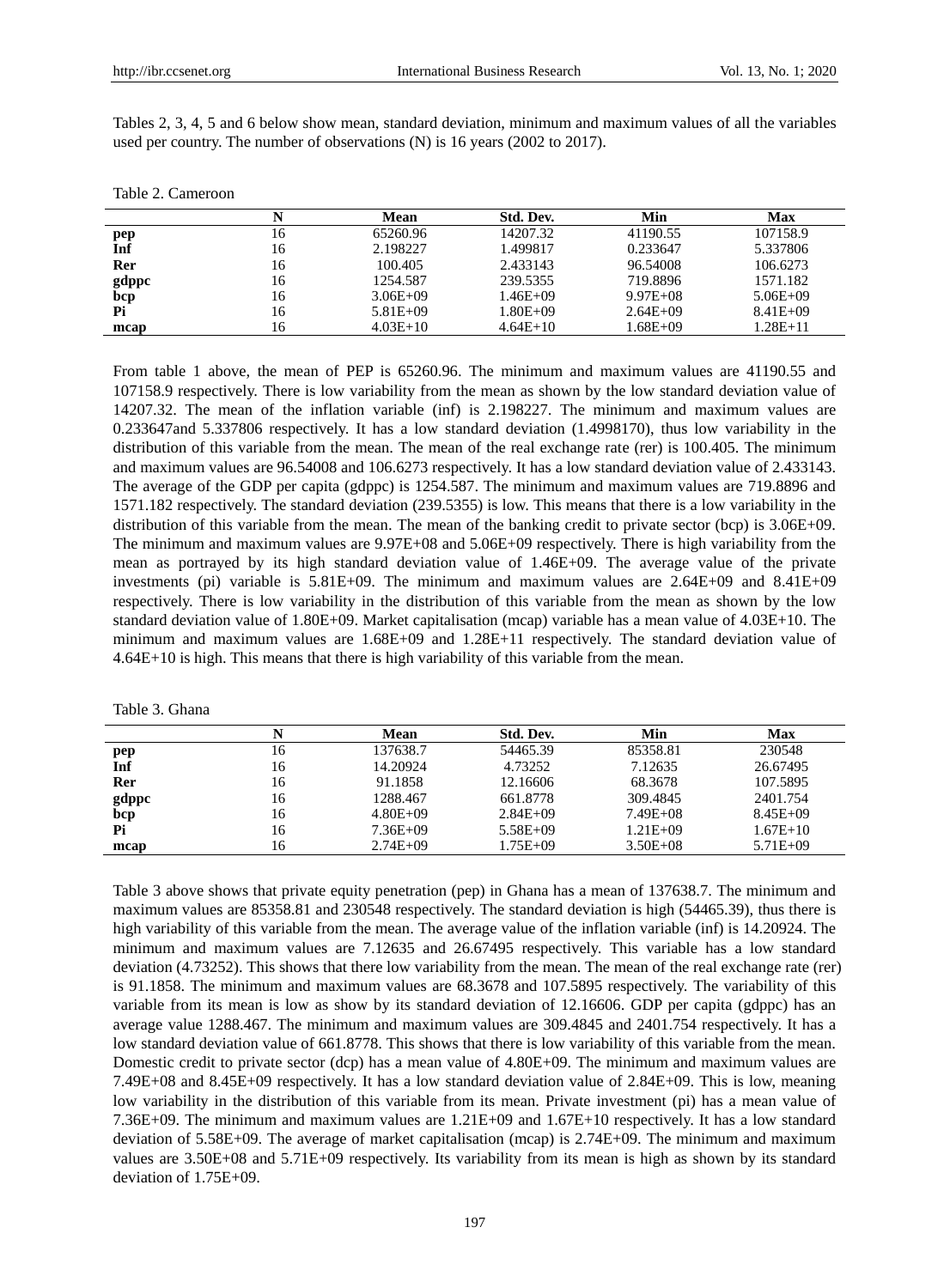| Table 4. Kenya |  |
|----------------|--|
|----------------|--|

|       |    | Mean         | Std. Dev.    | Min          | Max        |
|-------|----|--------------|--------------|--------------|------------|
| pep   | 16 | 424937.5     | 365003.7     | 185317.5     | 157289     |
| Inf   | 16 | 9.64017      | 5.537859     | 1.961308     | 26.23982   |
| Rer   | 16 | 80.14293     | 6.967529     | 67.31763     | 88.87352   |
| gdppc | 16 | 954.422      | 381.8652     | 395.8494     | 1594.835   |
| bcp   | 16 | $1.21E+10$   | $7.27E + 09$ | $3.40E + 09$ | $2.32E+10$ |
| Pi    | 16 | $8.10E + 09$ | $4.28E + 09$ | $1.99E + 09$ | $1.44E+10$ |
| mcap  | 16 | $1.36E+10$   | $8.22E + 09$ | $1.43E + 09$ | $3.20E+10$ |

From table 4, the average of the private equity penetration (pep) variable for Kenya is 424937.5. The minimum and maximum values are 185317.5 and 157289 respectively. It has a high standard deviation value of 365003.7, thus high variability from the mean. Inflation (inf) has a mean of 9.64017. The minimum and maximum values are 1.961308 and 26.23982 respectively. It has a low standard deviation value of 5.537859; thus low variability from the mean. The mean value of real exchange rate (rer) is 80.14293. The minimum and maximum values are 67.31763 and 88.87352 respectively. The variability of this variable from its mean is low as shown by the standard deviation of 6.967529. The average of the GDP per capita (gdppc) variable is 954.422. The minimum and maximum values are 395.8494 and 1594.835 respectively. The variability of this variable from its mean is low as shown by its standard deviation of 381.8652. Domestic credit to private sector (dcp) has a mean of 1.21E+10. The minimum and maximum values are 73.40E+09 and 2.32E+10 respectively. It has a low standard deviation of 7.27E+09. The mean of private investments (pi) is 8.10E+09. The minimum and maximum values are 11.99E+09 and 1.44E+10 respectively. The variability from its mean is low as portrayed by its standard deviation of 4.28E+09. The average of market capitalisation (mcap) is 1.36E+10. The minimum and maximum values are 1.43E+09 and 3.20E+10 respectively. It has a high standard deviation value of 8.22E+09. There is high variability in the distribution of this variable from the mean.

#### Table 5. Nigeria

|       |    | <b>Mean</b> | Std. Dev.  | Min          | Max        |
|-------|----|-------------|------------|--------------|------------|
| pep   | 16 | 232 869.3   | 124 042    | 111 355.1    | 461 293.3  |
| inf   | 16 | 11.93949    | 3.48066    | 5.382224     | 17.86349   |
| rer   | 16 | 99.27788    | 17.59897   | 72.70943     | 127.5896   |
| gdppc | 16 | 2 008.153   | 762.5206   | 741.3403     | 3221.678   |
| bcp   | 16 | $4.61E+10$  | $2.52E+10$ | $7.71E + 09$ | $8.25E+10$ |
| pi    | 16 | $6.00E+10$  | $1.71E+10$ | $2.63E+10$   | $8.98E+10$ |
| mcap  | 16 | $4.58E+10$  | $2.46E+10$ | $2.37E + 09$ | $8.85E+10$ |

From table 5 above, the average of the private equity penetration (pep) in Nigeria variable is 232869.3. The minimum and maximum values are 111355.1 and 461293.3 respectively. The variability from its mean is low as shown by its standard deviation of 124042. The inflation variable (inf) has a mean of 11.93949. The minimum and maximum values are 5.382224 and 17.86349 respectively. It has a low standard deviation of 3.48066. The mean of the real exchange rate (rer) is 99.27788. The minimum and maximum values are 72.70943 and 127.5896 respectively. It has a low standard deviation of 17.59897. The average of the GDP per capita (gdppc) is 2008.153. The minimum and maximum values are 741.3403 and 3221.678 respectively. It has a low standard deviation of 762.5206. Domestic credit to private sector (dcp) has a mean value of 4.61E+10. The minimum and maximum values are 7.71E+09 and 8.25E+10 respectively. It has a high standard deviation value of 72.52E+10. Private investment (pi) has a mean of 6.00E+10. The minimum and maximum values are 2.63E+10 and 18.98E+10 respectively. It has a low standard deviation value of 1.71E+10. The average of market capitalisation (mcap) is 4.58E+10. The minimum and maximum values are 2.37E+09 and 8.85E+10 respectively. It has a low standard deviation value of 2.46E+10.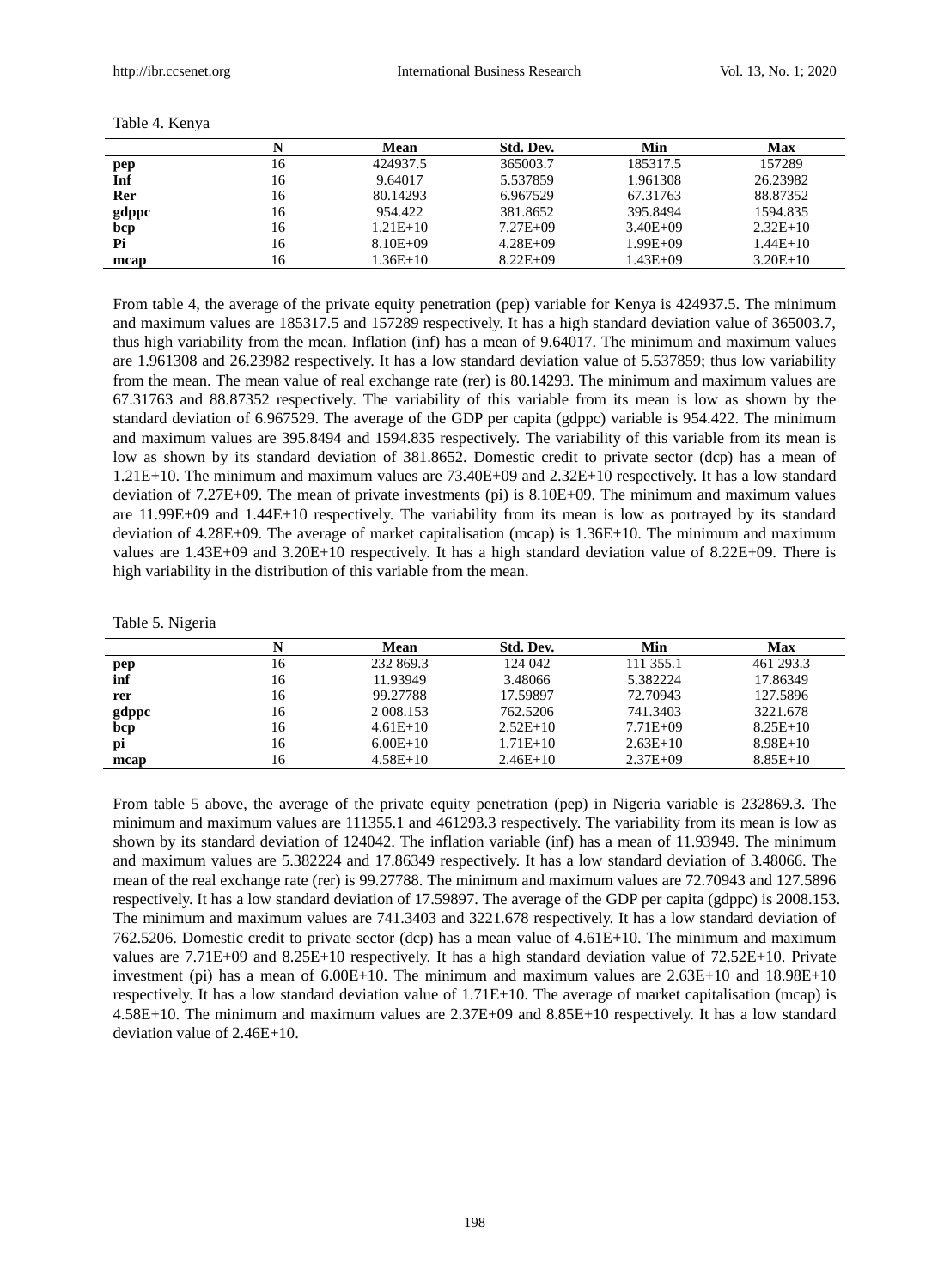|       | (Obs | Mean       | Std. Dev.    | Min        | Max        |
|-------|------|------------|--------------|------------|------------|
| pep   | 16   | 880 561.2  | 328 073.6    | 387 509.3  | 1 573 199  |
| Inf   | 16   | 5.393029   | 2.588241     | $-0.69203$ | 10.05528   |
| Rer   | 16   | 88.1537    | 10.41198     | 72.01444   | 102.2357   |
| gdppc | 16   | 5769.099   | 1 382.914    | 2461.355   | 7967.678   |
| bcp   | 16   | $4.33E+11$ | $1.33E+11$   | $1.28E+11$ | $5.81E+11$ |
| Pi    | 16   | $5.98E+10$ | $1.77E + 10$ | $1.88E+10$ | $8.21E+10$ |
| mcap  | 16   | $7.30E+11$ | $2.79E+11$   | $1.82E+11$ | $1.23E+12$ |

Table 6. South Africa tatistics thus id South Africa

From table 6 above, Private equity penetration (pep) in South Africa has a mean of 880561.2. The minimum and maximum values are 387509.3 and 1573199 respectively. It has a low standard deviation value of 328073.6. The average of the inflation variable (inf) is 5.393029. The minimum and maximum values are -0.69203 and 10.05528 respectively. It has a low standard deviation value of 2.588241. The mean of the real exchange rate (rer) is 88.1537. The minimum and maximum values are 72.01444 and 102.2357 respectively. It has a low standard deviation value of 10.41198. GDP per capita (gdppc) has a mean of 5769.099. The minimum and maximum values are 2461.355 and 7967.678 respectively. It has a low standard deviation value of 1382.914. Domestic credit to private sector (dcp) has a mean of 4.33E+11. The minimum and maximum values are 1.28E+11 and 5.81E+11 respectively. It has a low deviation value of 1.33E+11. The mean of the private investments (pi) variable is 5.98E+10. The minimum and maximum values are 1.88E+10 and 8.21E+10 respectively. It has a low standard deviation value of 1.77E+10. Market capitalisation (mcap) has a mean of 7.30E+11. The minimum and maximum values are 1.82E+11 and 1.23E+12 respectively. It has a low standard deviation value of 2.79E+11.

## **5. Presentation and Discussion of Results**

## *5.1 Pre- Estimation Test Results*

In order to ensure that there is no violation of panel data study that could produce unbiased coefficient estimates, the following pre-diagnostic tests were conducted prior to our regression results.

#### 5.1.1 Stationarity Results of Panels

| Table 7. Levin, Lin, and Chu Panel Unit Root Test Results |  |  |  |  |  |  |  |  |  |
|-----------------------------------------------------------|--|--|--|--|--|--|--|--|--|
|-----------------------------------------------------------|--|--|--|--|--|--|--|--|--|

| Variables   | Levin, Lin and Chu Test Statistic | <b>P-Value</b> | <b>Remark</b> |
|-------------|-----------------------------------|----------------|---------------|
| Lpep        | $-3.8833$                         | $0.0249**$     | I(0)          |
| Lgdppc      | $-4.6420$                         | $0.0017*$      | I(0)          |
| Lmcap       | $-4.0329$                         | $0.0546***$    | I(0)          |
| <b>LBCP</b> | $-4.5740$                         | $0.0001*$      | I(0)          |
| Lpi         | $-4.8305$                         | $0.0016*$      | I(0)          |
| LRer        | $-3.8218$                         | $0.0497**$     | I(0)          |
| LInf        | $-7.4833$                         | $0.0000*$      | I(0)          |

*Note:* \* significant at 1%, \*\* significant at 5%, \*\*\*significant at 10%

From the results in table 1 above, the null hypothesis of the test is that all panels contain unit root while the alternative hypothesis is that panels do not contain unit root. From the P-values it is evident that all the panels are stationary though at different levels of significance. Except for market capitalisation that is significant at 10 percent level of significance all the other variables are significant at 1 percent and 5 percent significance level.

|  | 5.1.2 Correlation and Multicollinearity Results |  |  |
|--|-------------------------------------------------|--|--|
|  |                                                 |  |  |

| Table 8. Correlation Matrix |             |               |             |            |            |            |              |
|-----------------------------|-------------|---------------|-------------|------------|------------|------------|--------------|
|                             | <b>LPEP</b> | <b>LGDPPC</b> | <b>LBCP</b> | <b>LPI</b> | <b>INF</b> | <b>RER</b> | <b>LMCAP</b> |
| <b>LPEP</b>                 |             |               |             |            |            |            |              |
| <b>LGDPPC</b>               | 0.1358      |               |             |            |            |            |              |
| <b>LBCP</b>                 | 0.7121      | $-0.2661$     |             |            |            |            |              |
| <b>LPI</b>                  | 0.5017      | $-0.0957$     | 0.886       |            |            |            |              |
| <b>INF</b>                  | $-0.0628$   | 0.1394        | $-0.1407$   | $-0.0389$  |            |            |              |
| <b>RER</b>                  | $-0.4233$   | $-0.0482$     | $-0.0392$   | 0.0916     | $-0.2556$  |            |              |
| <b>LMCAP</b>                | 0.5468      | 0.3108        | 0.8421      | 0.7506     | $-0.3804$  | 0.0104     |              |

Table 8 above shows that a negative relationship exists between private equity penetration and inflation and also between private equity penetration and real exchange rate. This indicates that an increase in private equity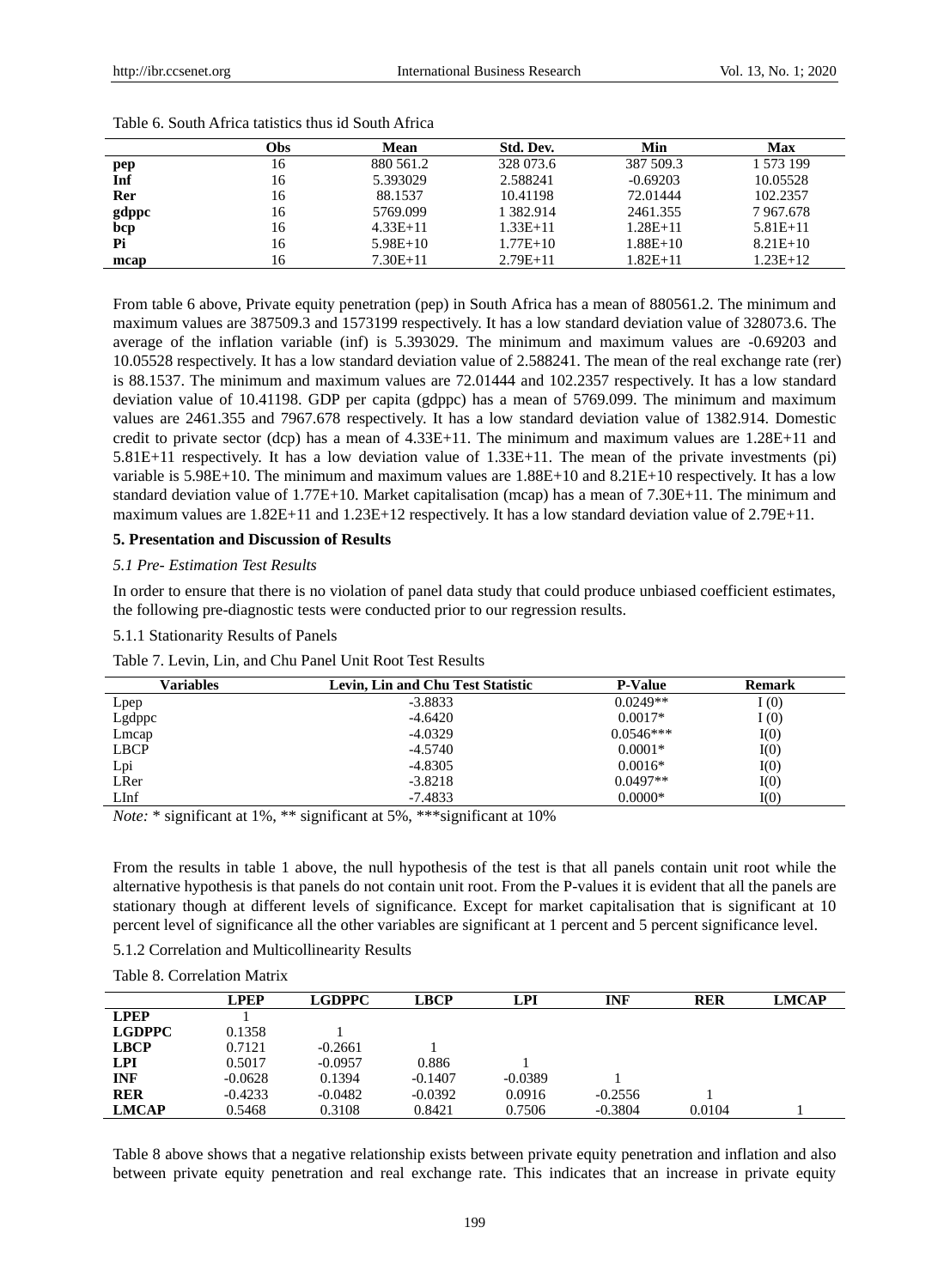penetration is associated with a decrease in these variables. It is also observed that a negative correlation exists between GDP per capita and bank credit to private sector; private investments and GDP per capita while a positive relationship exists between GDP per capita, inflation and market capitalisation. The relation between banking credit to private sector and other independent variables show that there is a positive relationship existing between banking credit to private sector and private investment and market capitalisation while the relationship between banking credit to private sector, inflation and real exchange rate is negative.

The magnitude of the correlation between the independent variables can also act as a prelude to detect the presence of multicollinearity. It is observed from the table that highest correlation coefficient (0.8) exist between banking credit to private sector and private investments and between banking credit to private sector and market capitalisation. This may mean the existence of multicollinearity between banking credit to private sector and these variables. To support this, the VIF results are presented in Table 9 below.

| <b>Variable</b> | VIF  | 1/VIF    |
|-----------------|------|----------|
| <b>LBCP</b>     | 8.07 | 0.123912 |
| <b>LPI</b>      | 6.43 | 0.155642 |
| <b>LMCAP</b>    | 4.85 | 0.206134 |
| <b>INF</b>      | 1.62 | 0.617954 |
| <b>LGDPG</b>    | 1.28 | 0.783656 |
| <b>RER</b>      | 1.27 | 0.786867 |
| Mean VIF        |      | 3.92     |

Table 9. Multicollinearity Results

The results show that the highest VIF occurs for banking credit to private sector with a value of 8.07 followed by private investments. The average VIF is 3.92. This is less than the maximum recommended VIF value of 10 and 5 by Hair (1995) and Ringle (2015) respectively. Therefore, our VIF shows that multicollinearity is not a major issue in our models.

#### 5.1.3 Results for Autocorrelation

Table 10. Wooldridge and Wald Autocorrelation Test Results

|                           | Wooldridge          |         | Wald               |          |
|---------------------------|---------------------|---------|--------------------|----------|
| <b>Dependent Variable</b> | <b>F-Statistics</b> | P-Value | -Statistics<br>E., | P-Value  |
| PEP model (4.8)           | 229.662             | 0.0001  | 133.82             | $0.000*$ |

\* Significant at 1 percent

The P-values of the Wooldridge and Wald tests for the private equity model is significant at 1 percent significant level indicating the presence of AR (1). Thus in the Panel Corrected Standard Errors and Feasible Generalised Least Squares analyses this is taken in to consideration.

5.1.4 Results of Cross Sectional Independent

The test results using the fixed effect and random effect analyses is presented table 11 below.

#### Table 11. Pesaran and Friedman cross sectional independence Test Results

|                                                     | RE                     |                | FЕ                     |                |
|-----------------------------------------------------|------------------------|----------------|------------------------|----------------|
|                                                     | <b>Test statistics</b> | <b>P-Value</b> | <b>Test statistics</b> | <b>P-Value</b> |
| Pesaran                                             | 9.181                  | 0.0000         | 9.729                  | $0.0000*$      |
| Friedman                                            | 57.918                 | 0.0000         | 57.459                 | $0.0000*$      |
| Average absolute value of the off-diagonal elements | 0.726                  |                | 0.769                  |                |

\* Significant at 1 percent

The Pesaran and Friedman tests strongly reject the null hypothesis of no cross-sectional dependence. The average absolute correlation of the residuals is 0.726 and 0.769 for the RE and FE respectively. These values are very high thus suggesting the presence of cross-sectional dependence under both the FE and RE specifications.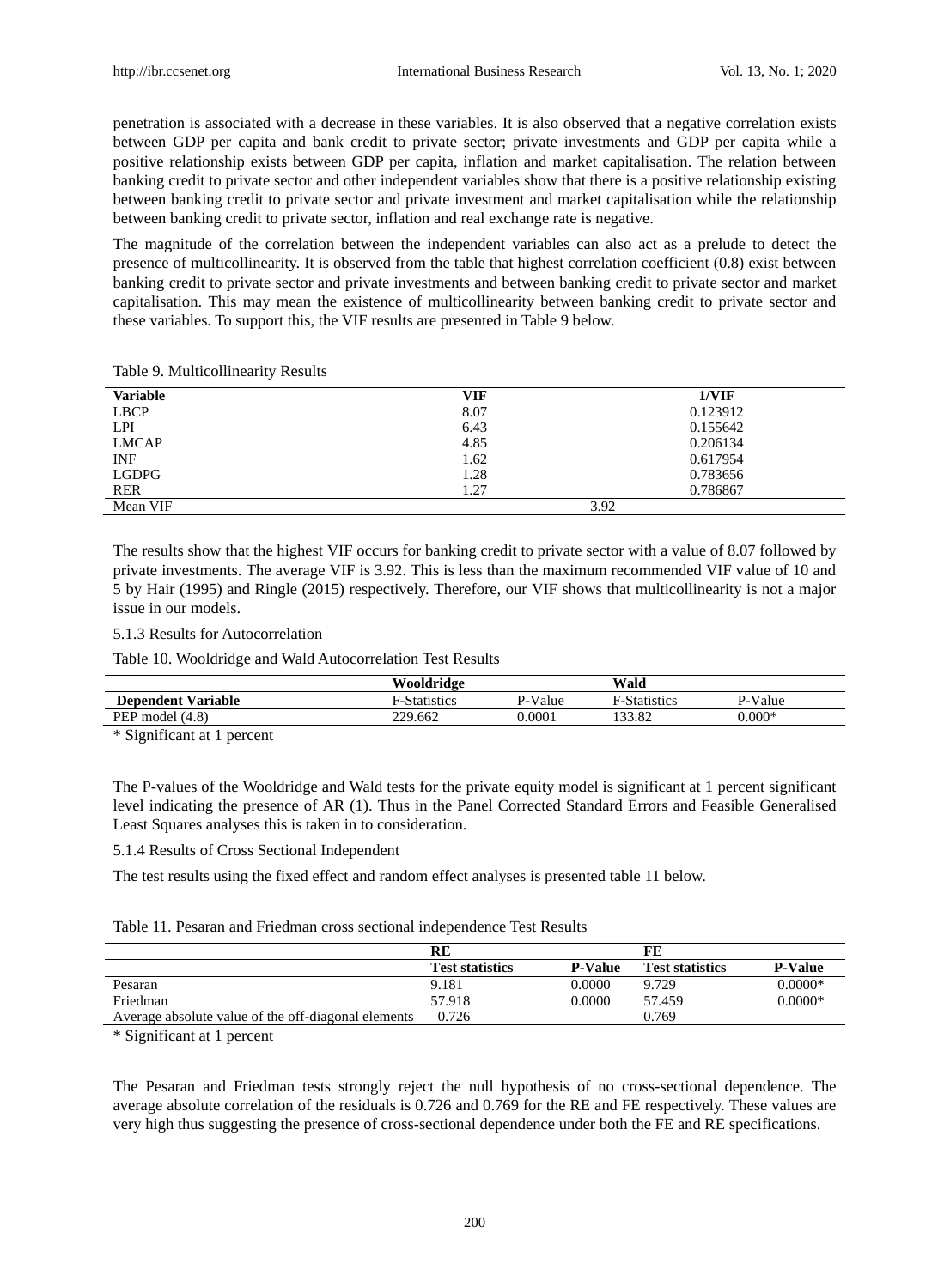#### 5.1.5 Heteroskedasticity Test

Table 12. Breusch-Pagan Heteroskedasticity Test Results

| PEF<br>model                                    | $\sim$<br>SHCS.<br>-<br>-ыл<br><u> 21.J</u> | 70<br>Prob<br>$\blacksquare$ | $.0000*$ |
|-------------------------------------------------|---------------------------------------------|------------------------------|----------|
| $*$ $\mathbb{C}$<br>narcant<br>Nigmitieant at L |                                             |                              |          |

Significant at 1 percent

From table 12 above, the p-value is significant at 1 percent significance level. Therefore, we fail to accept the null hypothesis that their error terms are homoskedastic and accept the alternative hypothesis that they are heteroskedastic. Therefore this confirms the existence of heteroskedasticity.

# 5.1.6 Results of Model Identification

Table 13. Anderson canon correlation LM Statistic and Sargan-Hansen Identification Test Results

|                                    | <b>PEP</b> model  |                |  |
|------------------------------------|-------------------|----------------|--|
|                                    | <b>Statistics</b> | <b>P-Value</b> |  |
| Anderson canon, corr. LM statistic | 32.736            | $0.0000*$      |  |
| Sargan statistic                   | 1.596             | 0.2065         |  |
|                                    |                   |                |  |

\* Significant at 1 percent

The p-value of the Anderson canon correlation LM statistic is significant at 1 percent significance level. Therefore the null hypothesis that the model is underidentified is rejected. . Similarly, the P-value of the Sargan Statistic is insignificant at 5 percent significance level. Therefore we fail to reject the null hypothesis that the over-identifying restrictions are not valid. Therefore, there is no model under-identification problem. This means that the instruments used in the estimation are valid.

## 5.1.7 Endogeneity Test Results

Table 14. Sargan-Hansen Endogeneity Test Results

| PEP model (Equation 4.8) | Sargan statistic $=0.950$ | Chi-sq(2) P-val = $0.3297$ |
|--------------------------|---------------------------|----------------------------|

The null hypothesis is that the independent variables are exogenous and the alternative is that private equity penetration is endogenous. Since the P-value is insignificant, we accept the null hypothesis that the independent variables in the model are exogenous and conclude that there is no endogeneity issue in this study.

#### *5.2 Regression Results*

Columns 1, 2, 3 below show the regression results using the panel Two Stage Least Squares Instrumental Variable (2SLS IV), Panel Corrected Standard Errors (PCSE) and Feasible Generalised Least Squares (FGLS) estimation techniques respectively. The results taking in to consideration the presence of autocorrelation of order one (AR(1)) are estimated using both the PCSE and the FGLS estimation techniques.

## Table 15. Panel 2SLS IV, PCSE and FGLS Estimation Results

|                      | Panel 2SLS IV          | <b>PCSE</b>      | <b>FGLS</b>      |
|----------------------|------------------------|------------------|------------------|
|                      | Coefficient            | Coefficient      | Coefficient      |
|                      | (standard error)       | (standard error) | (standard error) |
| <b>LMCAP</b>         | $0.30863*$             | $0.282218**$     | $0.2612078**$    |
|                      | (0.158538)             | (0.0362206)      | (0.0379066)      |
| <b>LGDPPC</b>        | $0.635354*$            | $0.804604*$      | $0.712851*$      |
|                      | (0.393294)             | (0.0935532)      | (0.0965029)      |
| <b>LBCP</b>          | $0.828666*$            | 0.905849         | $0.958079*$      |
|                      | (0.453078)             | (0.1568122)      | (0.06806822)     |
| <b>LPI</b>           | 1.181726***            | 0.258972***      | 0.428734         |
|                      | (0.258733)             | (0.0.004679)     | (0.3349939)      |
| <b>LNF</b>           | $-0.00772$             | $-0.00347**$     | $-0.02589**$     |
|                      | (0.01182)              | (0.012356)       | (0.0125753)      |
| <b>LRER</b>          | $-0.01893*$            | $-0.01667***$    | $-0.01515***$    |
|                      | (0.010134)             | (0.0035529)      | (0.0055495)      |
| Constant             |                        | 0.282218         | 11.29616         |
|                      |                        | (0.8440299)      | (1.420091)       |
| $R-Square$           | 0.3170<br>$Centered =$ | 0.7867           |                  |
| $F(6, 69) =$<br>5.44 |                        |                  |                  |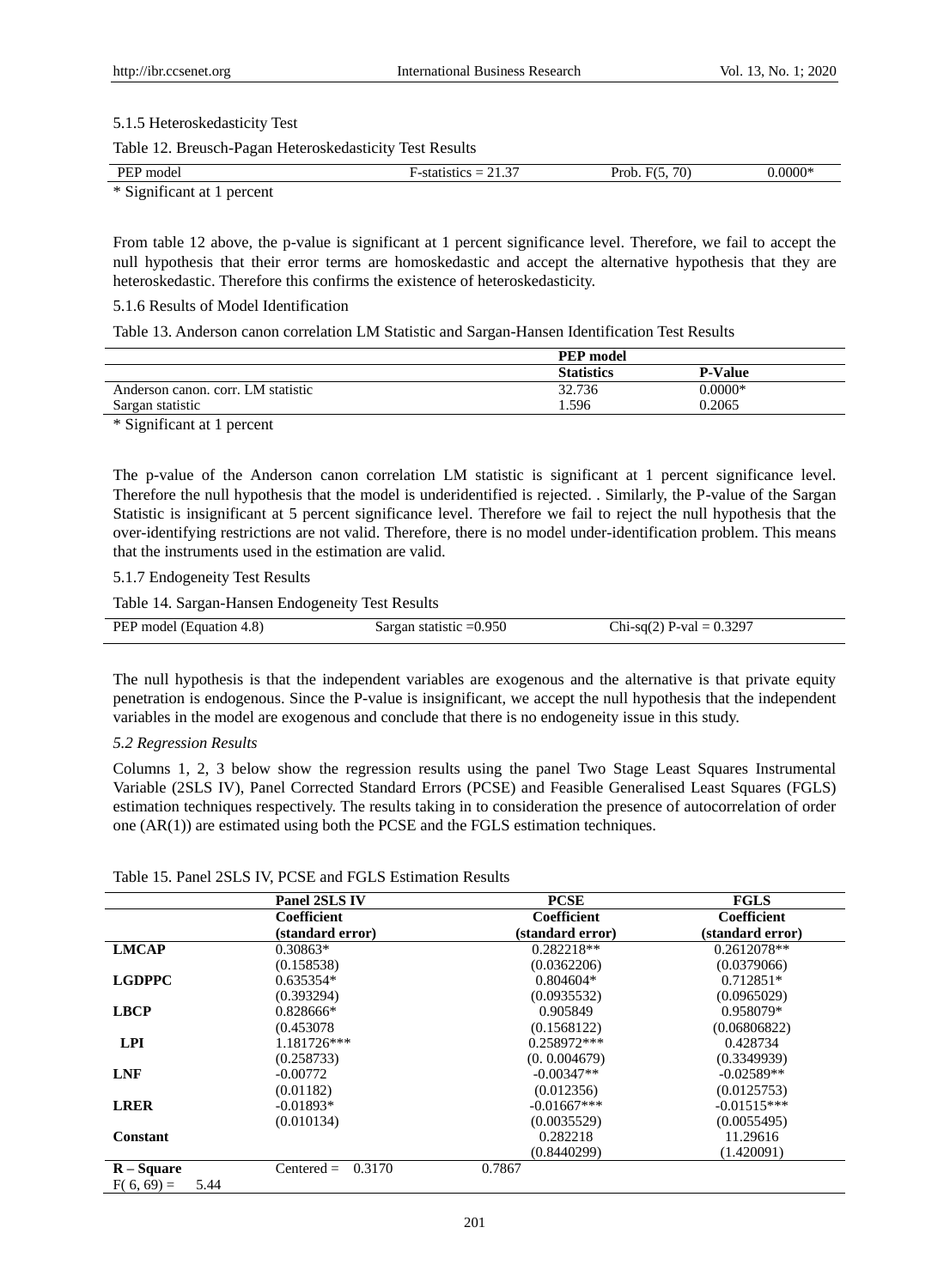\*\*\* 1% level of significance, \* 10% level of significance, \*\* 5% level of significance

## **6. Discussion of Regression Results**

From Table 15 above, our PEP model is well fitted as shown by F-test. The coefficient of determination R-square of the PCSE and FGLS model shows that about 78 percent of variations in private equity penetration is explained by the joint effect of all the variables in the model. This is an indication that the PEP model has a good fit.

The results using the three estimators (2SLS IV, Panel Corrected Standard error [PCSE] and Feasible Generalised Least Squares [FGLS]) show that the coefficient of stock market capitalisation is positive. This means that an increase in stock market capitalisation will lead to an increase in private equity penetration. In quantitative terms, the results of the 2SLS, IV estimator show that a 1 percent increase in stock market capitalisation will lead to a 0.30863 percent increase in private equity penetration. This positive effect is statistically significant at 10 percent level of significance. In quantitative terms, the results of the Panel Corrected Standard error and Feasible Generalised Least Squares estimation techniques show that 1 percent increase stock market capitalisation will lead to a 0.2822 percent increase in private equity penetration in the PCSE model and 0.26121 percent in FGLS model. This positive effect is statistically significant at 5 percent level of significance. These findings are supported by a priori expectation, modern portfolio theory, Neo-classical of investment behaviour and the findings of Groh and Liechtenstein (2010), Clarysse et al. (2009), Aizenman and Kendall (2008), Kelly (2012), Cherif and Gazdar (2011), Félix et al. (2013), Oino (2014), Bernoth and Colavecchio (2014) and Oni (2017. This result is inconsistent with the finding of Oino (2014). From our findings, a strong capital market creates a favourable environment for PE exits through initial public offerings and the provision of valuation data for Merger and Acquisition deals.

The coefficient of GDP per capita is positive for the three specifications. This means that an increase in GDP per capita will lead to an increase in private equity penetration. Specifically, the result of the 2SLS, IV shows that a 1% increase in GDP per capital will lead to a 0.635354 percent increase in private equity penetration. This effect is statistically significant at 10 percent level of significance. Using the PCSE and FGLS specifications, a 1 percent increase in GDP per capita will lead to a 0.804604 percent increase in private equity penetration for the PCSE model and 0.712851 percent for the FGLS model. This effect is statistically significant at 10 percent level of significance. The findings of the three techniques are consistent with the theoretical expectation, supported by the demand side of the Neo-Classical investment behaviour theory and consistent with the finding of Bernoth and Colavecchio (2014). From the findings, we can argue that when an individual's real national income increases his purchasing power and demand for goods and services also increase.

The coefficient of banking credit to private sector is also positive for the three specifications. This means that an improvement in banking credit to private sector will lead to an increase in private equity penetration. However, the results using the 2SLS IV estimation technique show that a 1 percent increase in banking credit to private sector will lead to a 0.828666 percent increase in private equity penetration. This result is statistically significant at 10 percent level of significance. The results using the using the PCSE and FGLS estimation techniques show that, a 1 percent increase in banking credit to private sector will lead to a 0.905849 percent increase in private equity penetration for the PCSE model and 0.958079 percent for the FGLS model. This result is statistically significant at 10 percent level of significance for the FGLS model and insignificant at the 10 percent level of significance for the PCSE Model. These three results are in accordance with theoretical expectations and the demand side of the neo-classical investment theory. The results using the 2SLS IV and FGSL are consistent with the findings of Guler and Guillén (2010). From our findings we posit that when productive credit is granted, it increases productivity and subsequently companies that will need to expand their productive capacities will demand more private equity funding.

Private Investment has a positive effect on private equity penetration for the three specifications. This means that an increase in private investments will lead to an increase in private equity penetration. In quantitative terms using the 2SLS IV estimator, a 1 percent increase in private investments will lead to a 1.18172 percent increase in private equity penetration. This result is statistically significant at 1 percent level of significance indicating that private investment is an important variable that determines private equity penetration in the selected countries. In quantitative terms using the PCSE and FGLS estimators, a 1 percent increase in private investments will lead to a 0.258972 percent increase in private equity penetration for the PCSE model and 0.428734 percent in the FGLS model. This result is statistically significant at 1 percent level of significance for the PCSE model and statistically insignificant at all levels of significance according to the FGLS model. The findings of all the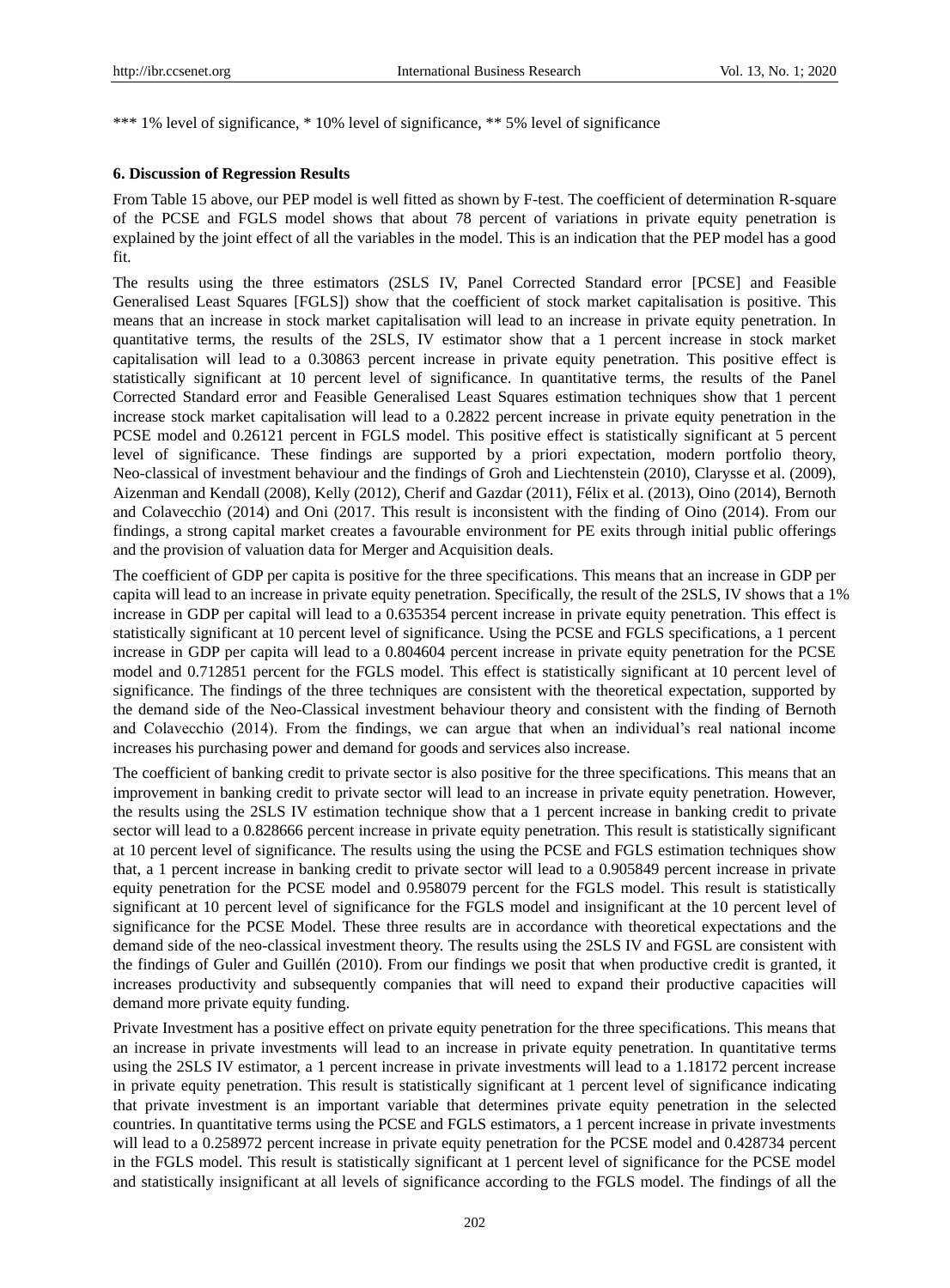three models are consistent with economic a priori expectation and the theory of neo-classical investment behaviour. From our results, we can posit that these countries use private equity funding to finance private investments in the form of gross domestic fixed capital formation.

The coefficient of inflation is negative for all the three estimation techniques. This means that an increase in the inflation will lead to a decrease in private equity penetration. Specific to the 2SLS IV estimator, an increase in inflation by 1 percent will lead to a 0.00772 percent decrease in private equity penetration. However, this result is statistically insignificant at 10 percent level of significance. Specific to the PCSE and FGLS estimators, an increase in inflation by 1 percent will lead to a -0.00347 percent decrease in private equity penetration for the PCSE model and -0.0258 percent for the FGLS model. However, this result is statistically significant at 5 percent level of significance for PCSE and FGLS models. These findings are consistent with a priori expectations, the supply side of the theory of investment behaviour and the modern portfolio theory. The finding using the 2SLS IV estimator is consistent with the findings with the findings of Bernoth and Colavecchio (2014) who found inflation to have a significant effect on private equity activity. The findings using the PCSE and FGLS are also inconsistent to that of Bernoth and Colavecchio (2014). From the results, we can posit that high inflation rates adversely affect private equity penetration in these countries as it increases investment risks and reduces investment returns due to difficulties to make projections.

The coefficient of real exchange rate is also negative for the three specifications. This means that an increase in exchange rate uncertainty will lead to a decrease in private equity penetration. Specific to the 2SLS IV estimator, an increase in exchange rate uncertainty by 1 percent will lead to a 1.893 percent decrease in private equity penetration. This result is statistically significant at 10 percent level of significance. Specific to the PCSE and FGLS specifications, an increase in exchange rate by 1 percent will lead to a -0.01667 percent decrease in private equity penetration for the PCSE model and -0.0151 percent for the FGLS model. This result is statistically significant at 1 percent level of significance for both PCSE and FGLS models. These finding are in accordance with a priori expectation, neo-classical investment behaviour and modern portfolio theories. From our findings, we can argue that real exchange rate uncertainty is a common characteristic of the selected countries because of their underdeveloped financial systems. Private equity investors are known to react negatively to currency risks.

#### **7. Conclusions and Policy Recommendations**

From the findings, the signs of all the variables using the three specifications are the same though the magnitudes are different. However, inflation is insignificant using the 2SLS estimation technique and significant in the PCSE and FGLS models. It can also be observed that in terms of PCSE and FGLS estimation techniques used, banking credit to private sector is insignificant in the PCSE model while private investments is insignificant in the FGLS model. GDP per capita, real exchange rate, stock market capitalisation are significant using the three estimation techniques. The findings showed that stock market capitalisation, GDP per capita, banking credit to private sector and private investments had significant and positive effects on private equity penetration and should be considered as important drivers of private equity penetration in the selected African countries. On the other hand, real exchange rates and inflation had significant and negative effects on private equity penetration and should equally be considered as important drivers of private equity penetration in the selected Sub-Sahara Countries. This means that these variables should be considered by policy makers when discussing and implementing policies that will increase and promote private equity penetration/activity in these countries.

On stock market capitalisation, policy makers should formulate and implement policies that will increase the number of listed companies by setting listing requirements based on businesses sizes. This is in order to give every business the opportunity to participate in stock market activities. A rigorous education and marketing campaign on the advantages of listing should follow including the Diaspora. On the improvement of GDP per capital, we recommend these governments to have favourable macroeconomic environments that will increase productivity. On banking credit to the private sector, we suggest that these governments should formulate policies that will increase the development of micro-credit institutions as they are known to grand micro-credits of a majority of their populations than commercial banks. In terms of inflation, we recommend that policy makers in these countries should maintain inflation at threshold levels by urging their central banks to pursue inflation targeting. The outcome of this targeting should be to keep inflation at a lower rate in order to ensure macroeconomic and financial stability. On real rate of exchange, we recommend that the central banks of these countries should take measures to stabile the exchange rate of their currencies in order to ensure exchange rate certainty. To promote private investments in these countries, we recommend that these countries should ensure friendly business environments. This could be done by taking and implementing measures that will eliminate corruption and political patronage in government decision making. They should also Fast-track the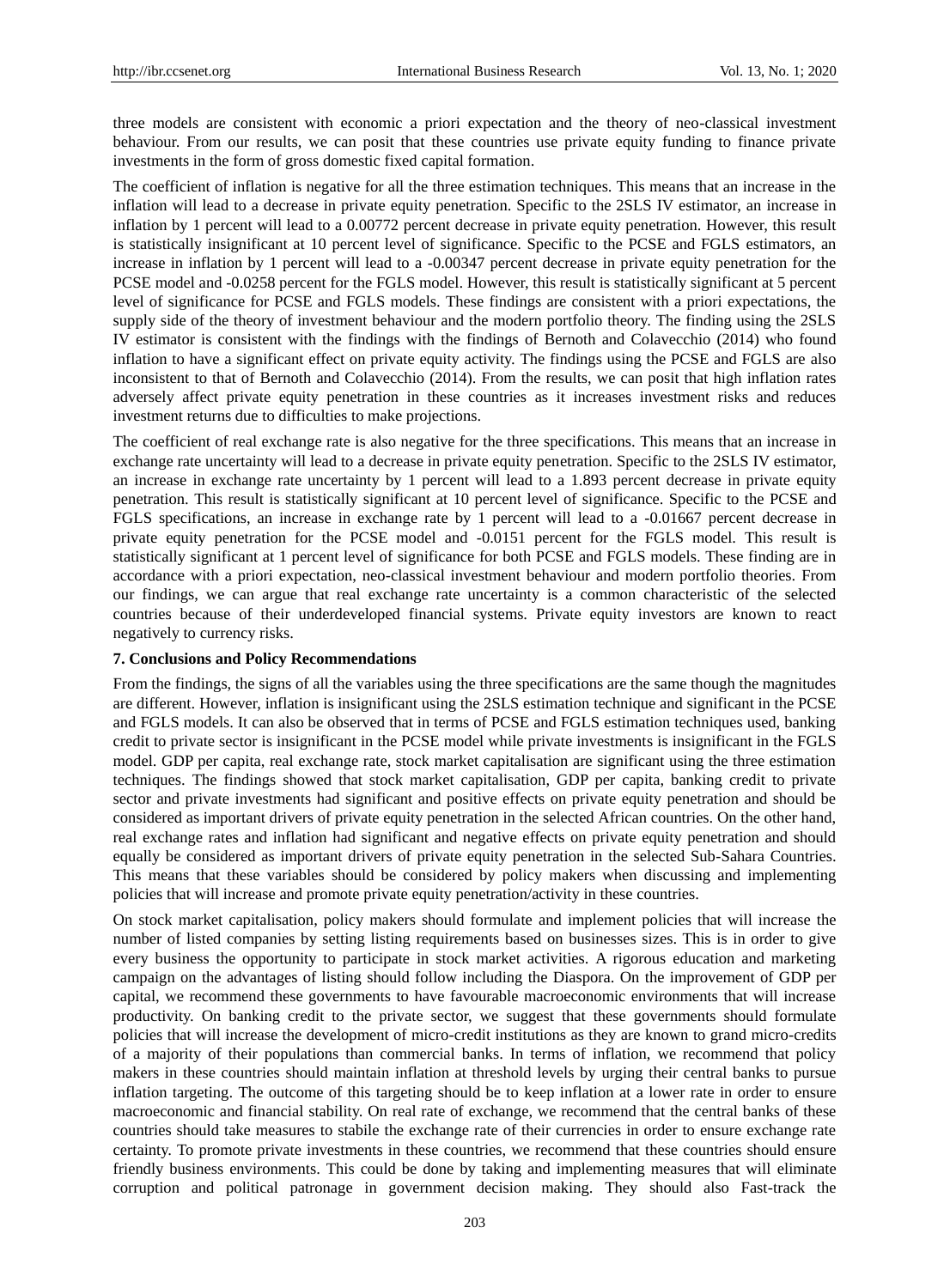computerisation of government processes.

#### **Acknowledgements**

We are grateful to the secretary general of the Douala Stock Exchange for his enormous contribution during the process of data collection.

#### **References**

Africa Private Equity and Venture Capital Association. (March, 2019). *Annual private equity data tracker.* Retrieved from

[https://www.avca-africa.org/research-publications/data-reports/2018-annual-african-p](https://www.avca-africa.org/research-publications/data-reports/2018-annual-african-)rivate-equity-data-trac ker

- Aizenman, J., & Kendall, J. (2012). The internationalization of venture capital. *Journal of Economic Studies*, *39*(5), 488-511. https://doi.org/10.1108/01443581211259446
- Beck, N., & Katz, J. N. (1995). What to do (and not to do) with time-series cross-section data. *American Political Science Review*, *89*(3), 634-647. https://doi.org/10.2307/2082979
- Belke, A. H., Fehn, R., & Foster-McGregor, N. (2003). Does venture capital investment spur employment growth? *Journal of Venturing, 56*(3), 232-248. Retrieved from [https://EconPapers.repec.org/RePEc:vie:viennp:0303](https://econpapers.repec.org/RePEc:vie:viennp:0303)
- Bernoth, K., & Colavecchio, R. (2014). The macroeconomic determinants of private equity investment: a European comparison. *Applied Economics*, *46*(11), 1170-1183. <https://doi.org/10.1080/00036846.2013.866306>
- Cherif, M., & Gazdar, K. (2011). What drives venture capital investments in Europe? New results from a panel data analysis. *Journal of Applied Business and Economics, 12*(3), 122-139.
- Clarysse, B., Knockaert, M., & Wright, M. (2009). *Benchmarking UK venture capital to the US and Israel: what lessons can be learned.* Report for British private equity and venture capital association.
- Cressy, R., Munari, F., & Malipiero, A. (2007). Playing to their strengths? Evidence that specialization in the private equity industry confers competitive advantage. *Journal of Corporate Finance*, *13*(4), 647-669.
- Ernst & Young. (2018). *How to make Sense today of private equity*. Retrieved from www.ey.com/en\_gl/private-equity/how-to-make-sense-of-today-s-private-equity-market
- European Venture Capital Association. (2013). *Exploring the Impact of Private Equity on Economic Growth in Europe.* Frontier Economics Ltd, London.
- Félix, E. G. S., Pires, C. P., & Gulamhussen, M. A. (2013). The determinants of venture capital in Europe. Evidence across countries. *Journal of Financial Services Research, 44*(3), 259-279. https://doi.org/10.1007/s10693-012-0146-y
- Groh, A. P., von Liechtenstein, H., & Lieser, K. (2010). The European venture capital and private equity country attractiveness indices. *Journal of Corporate Finance*, *16*(2), 205-224. https://doi.org/10.1016/j.jcorpfin.2009.09.003
- Guler, I., & Guillén, M. F. (2010). Institutions and the internationalization of US venture capital firms. *Journal of International Business Studies*, *41*(2), 185-205. https://doi.org/10.1057/jibs.2009.35
- Hair, J. F., Anderson, R. E., Tatham, R. L., & Black, W. C. (1995). *Multivariate dataanalysis with readings.* Englewood Cliff, NJ: Prentice.
- International Monetary Fund. (2015). *Making Public Investment More Efficient.* Policy paper. https://doi.org/10.5089/9781498344630.007
- Jorgenson, D. W. (1971). Econometric studies of investment behavior: A survey. *Journal of Economic Literature*, *9*(4), 1111-1147.
- Kelly, R. (2012). Drivers of private equity investment activity: are buyout and venture investors really so different? *Venture Capital*, *14*(4), 309-330[. https://doi.org/10.1080/13691066.2012.688494](https://doi.org/10.1080/13691066.2012.688494)
- Leamon, A., & Lerner, J. (2011). *Creating a venture ecosystem in Brazil: FINEP's INOVAR Project*. Harvard business school.
- Markowitz, H. (1952). Portfolio selection. *The Journal of Finance*, *7*(1), 77-91. https://doi.org/10.1111/j.1540-6261.1952.tb01525.x